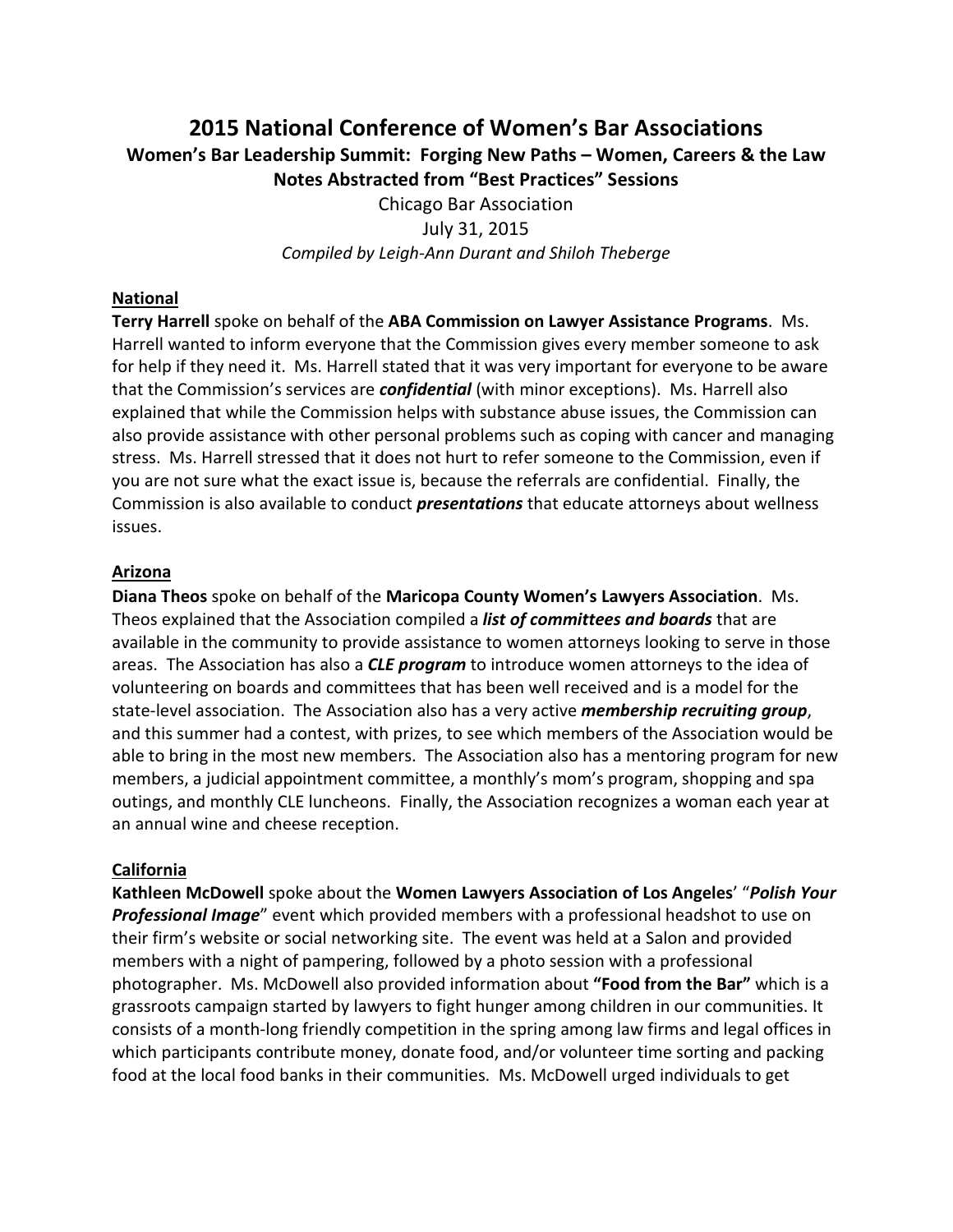involved in their community's Food from the Bar event or organize one, if there is not an active group in their area yet.

# **Colorado**

**Jessica Brown** spoke about the **Colorado Women's Bar Association's** very successful Annual "*Moms Luncheon"* Program. Since 2010, the Association has hosted an annual luncheon for hard-working professionals juggling the joys and demands of motherhood. The aim is to provide support for working moms through shared interests, camaraderie, and an environment conducive to making it all work. A recent innovation was to group attendees according to the ages of their children and have guided discussions on topics related to parenting those specific age groups.

## **Florida**

**Robin Bresky,** the immediate past President of the **Florida Association for Women Lawyers** shared information about the Association's *Membership, Advancement and Placement Program* ("MAPP"). This program helps women apply for and secure positions in the judiciary, the community at large and in the state bar association.

## **Kansas**

**Marilyn Harp** spoke as the President, of the **Kansas Women Attorneys Association**. She explained that they just completed their *26th annual three-day CLE event* that was started in an effort to create a leadership path for women attorneys, and to allow women attorneys to give CLE presentations in a supportive (rather than competitive) environment. Ms. Harp noted that approximately 150 attorneys attended, and the event has transformed their relationship with the Kansas town where the event takes place. The town has changed the date of its annual sidewalk sale date to coincide with CLE event.

**Amanda Marino**, President of **Wichita Women Attorneys Association**, provided information about how the Association has hosted *Judicial Forums* which provide an opportunity to meet candidates for judicial positions and hopefully to level the playing field for women candidates seeking to be elected to the bench. Information was also provided about the **Kansas Women Attorneys Association's** 2015 *Annual Lindsborg Conference*. Each year at this conference, KWAA members gather to reconnect with colleagues, meet new friends and learn. This year's theme was "Growing Our Own: Mentorship, Making Our Own Path, Building the Future."

#### **Massachusetts**

**Leigh-Ann Durant** shared information regarding the work of the **Women's Bar Association of Massachusetts**. She discussed the Association's establishment of the *"WBA Emeritus Board"* to address a two-pronged challenge – how to keep the Association's more seasoned/senior members involved in the organization and how to harness their tremendous talent and expertise for the betterment of the organization. Ms. Durant also discussed the Association's *"Women's Leadership Initiative"* which brings together senior women attorneys and up and coming rising stars for mentoring and leadership development. In addition, she highlighted the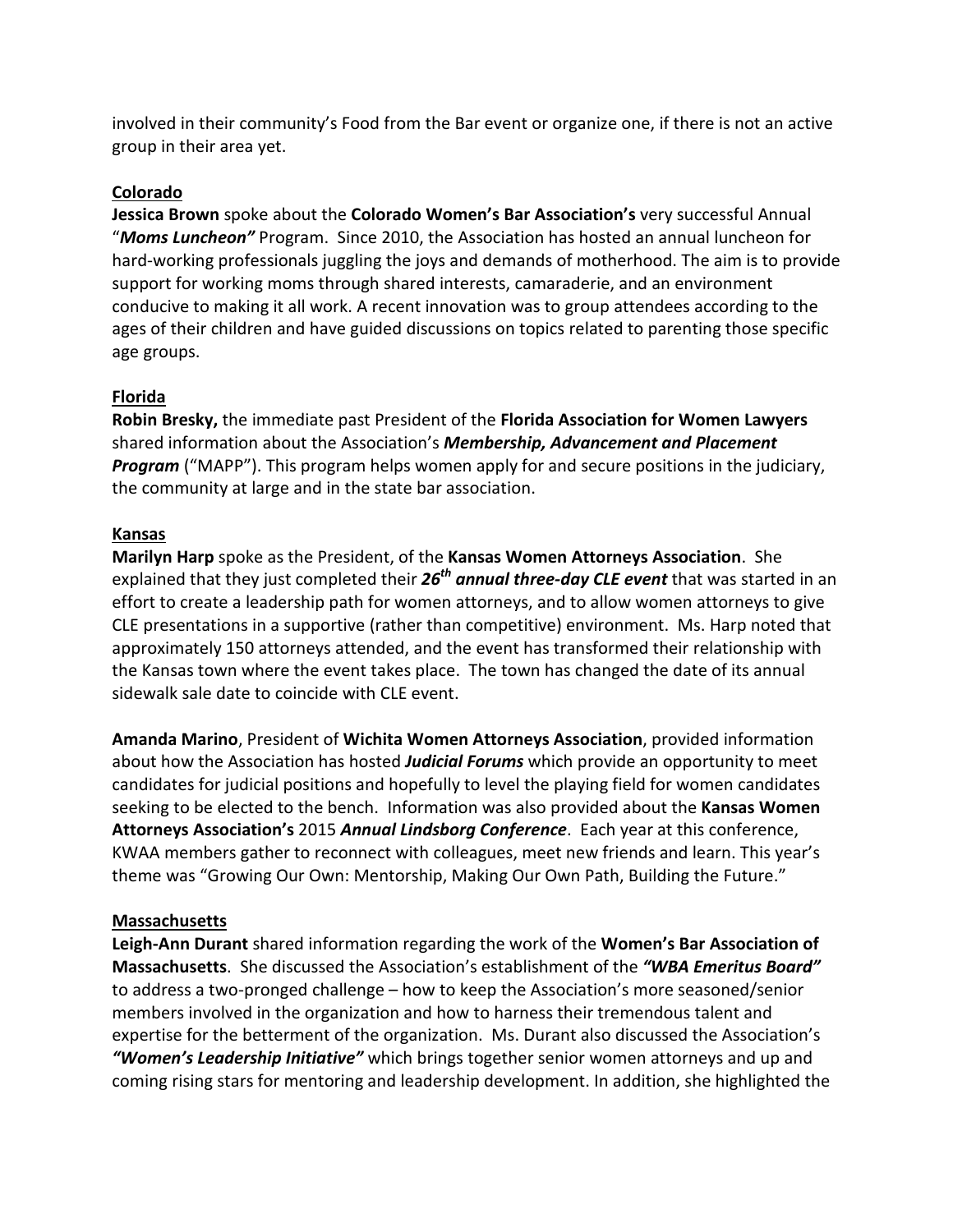Association's major legislative activity in 2015, including the *Equal Pay for Comparable Work legislation*.

# **Michigan**

**Nicolette Zachary** spoke about the **Women's Lawyers Association of Michigan's** fundraising event for its Foundation via *Photography Contest* which showcased the photographs of women lawyers. The photographs were then sold to raise money for the Foundation's scholarship program for law students attending Michigan law schools.

# **Minnesota**

**Breia Schleuss** shared information about the Minnesota Women Lawyers *"Leadership Project"* which is a core development program for women in the law. The Leadership Project is a 6 month intensive leadership development program designed for all women attorneys, regardless of practice type or area of law. The Project consists of monthly seminar sessions wherein participants develop leadership competencies that will support them in making significant contributions to their organizations and advancing their individual career goals. Ms. Schleuss also shared information on the Minnesota Women Lawyers "*Gender Data Project*," which was the first of its kind project to count the number of women in the Minnesota legal profession. This project was prompted by the lack of demographic data on women lawyers in Minnesota and the difficulty in addressing gender inequities and working to change them without such data.

### **Mississippi**

**Amanda Green Alexander** spoke about the Mississippi Women Lawyers' Association's *membership expansion* efforts by offering free one-year memberships to first year lawyers at their swearing in ceremony, thereby expanding membership and showing new lawyers the value of the Association. In addition, Ms. Alexander provided information on how the Association created two new positions on their board to improve two of their most needed areas of improvement: relationships to law schools' female population and increasing membership.

# **New Hampshire**

**Gretchen Pyles**, Executive Director of the New Hampshire Women's Bar Association spoke about how the Association, along with the Women's Law Student Association at UNH School of Law, held a *Panel Discussion* with some of the organization's past Ricker Achievement Award recipients. The panelists covered a wide range of topics including mentoring, path to career, work/life balance and the practice of law in New Hampshire.

#### **New Mexico**

**Louren Oliveros** provided information about the **New Mexico Women's Bar Association**. The Association has compiled a referral list that can be used by women attorneys to refer cases to one another. The Association sends the referral list to its listserv and posts it as a member benefit on the Association's website and Facebook page. The Association recently put on a program called "*Pathways to the Judiciary*." The program includes a panel of judges/hearing